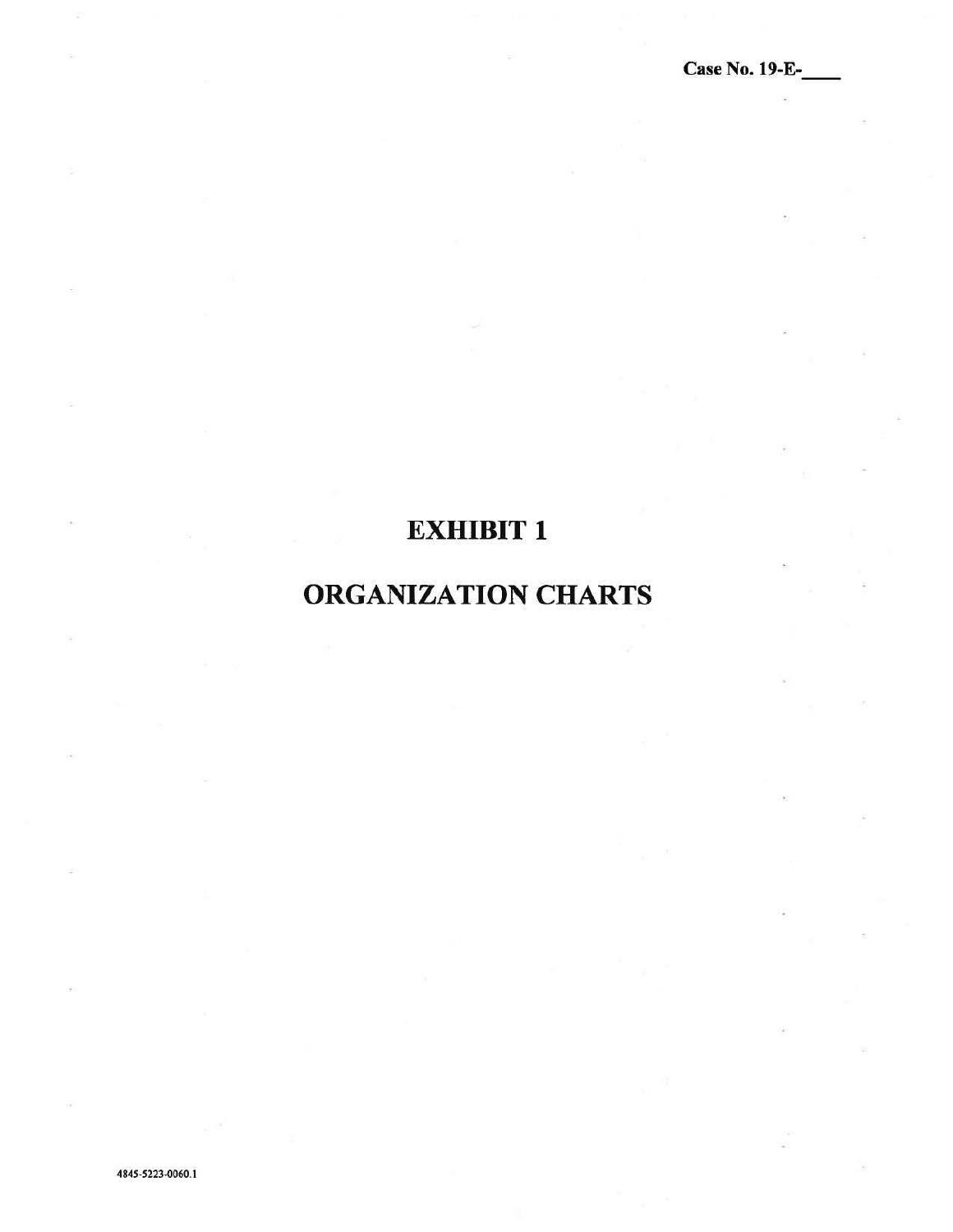## PRE-TRANSACTION CLOSING ORGANIZATIONAL CHART